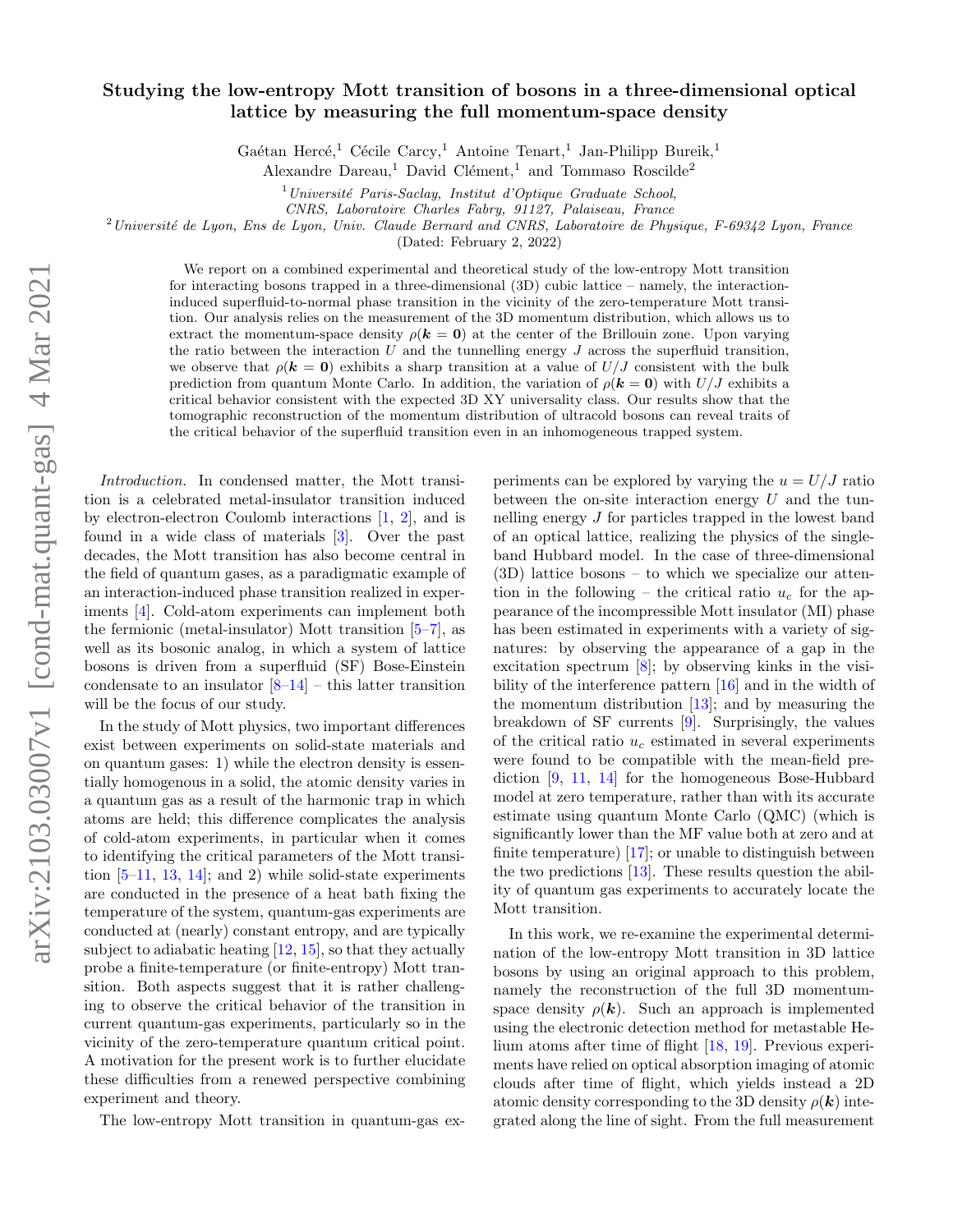of  $\rho(\mathbf{k})$ , on the other hand, one could in principle extract the condensate fraction  $f_c$ , namely the number of atoms in the in-trap condensate mode. Such a mode can be well identified in the case of bosons in shallow lattices, whose momentum-space density, similarly to the case of bosons without a lattice [\[20\]](#page-4-17), exhibits a double structure (a condensate peak and a non-condensed pedestal). In Ref. [\[18\]](#page-4-15) we used such an approach to investigate the BEC transition at a fixed value  $u = 10$ . In contrast, in the vicinity of the Mott transition, the gas becomes strongly correlated,  $f_c$  is small and a distinction between the condensed and non-condensed components is hardly possible from measuring the momentum-space density. The alternative we adopt in this work consists in monitoring the maximum momentum-space density  $\rho_0 = \rho(\mathbf{k} = \mathbf{0})$  in the center of the Brillouin zone. This quantity is uniquely accessible via our reconstruction of the 3D atomic density.

Since the condensate mode in momentum space is strongly peaked at  $k = 0$ , the value of  $\rho_0$  is intimately connected with the condensed fraction [\[21\]](#page-4-18). Most importantly, it is directly measured in the experiment without relying on any fit of the momentum-space density. Monitoring the dependence of  $\rho_0$  on the ratio  $u = U/J$ , we observe a low-entropy Mott transition with one atom per site at the critical ratio  $u_c = 26(1)$ . Building on accurate thermometry based on a systematic comparison with ab-initio QMC data [\[15\]](#page-4-11), we show that this estimate is consistent with what is expected for the homogeneous Bose-Hubbard model at the same temperature as that of the experiment in the critical regime. As we shall discuss below, such an agreement is not generic, and it strongly depends on the specific conditions of our experiment. More interestingly, we conduct an analysis of the critical suppression of the value  $\rho_0$  on the SF side of the transition, as well as of the critical shrinking of the momentum peak width on the normal side. We find that the first quantity reveals the expected critical behavior of the superfluid-to-normal transition of a bulk system, while the second is more strongly affected by the trap.

Our experiment aims at the quantum simulation of the 3D Bose-Hubbard (BH) model in a harmonic trap,

$$
\mathcal{H} = -J \sum_{\langle ij \rangle} \left( b_i^{\dagger} b_j + \text{h.c.} \right) + \frac{U}{2} \sum_i n_i (n_i - 1) + \sum_i V_i n_i,
$$
\n(1)

where  $\langle ij \rangle$  denotes a pair of nearest-neighbor sites, J and U have been introduced above, and  $V_i = (1/2) m \omega^2 r_i^2$  is an overall harmonic trapping potential at the position  $r_i$ of the *i*-th site, m is the atom mass and  $\omega/2\pi$  the trapping frequency. We investigate the low-entropy Mott transition of the Bose-Hubbard model with a gas of metastable Helium-4  $(^{4}He^{*})$  atoms as described in [\[15\]](#page-4-11). In brief, we load a Bose-Einstein condensate of  $N = 3000(400)^4$ He<sup>\*</sup> atoms in a 3D optical lattice with a lattice spacing of  $d = 775$  nm. The choice of the particle number gives a density at the center of the trap of  $n \leq 1$  atoms per site.



<span id="page-1-0"></span>FIG. 1. Phase diagram of interacting 3D lattice bosons in a trap. Numerical calculation of the momentum-space density  $\rho_0$  at the center of the 3D Brillouin zone in the plane  $u - T_J$ , with  $u = U/J$  and  $T_J = k_B T/J$ .  $\rho_0$  is expressed in units of the atom number in a cube of volume  $V_k = (k_d/30)^3$ . The quantity  $\rho_0$ , plotted in false color, is obtained from Quantum Monte-Carlo calculations for 3D lattice bosons in a trap with the parameters of the experiment (see main text). The solid lines are isentropic curves obtained from the QMC calculations, for the same experimental parameters [\[15\]](#page-4-11). The black dashed line is the location of the superfluid-to-normal transition in the homogeneous 3D Bose-Hubbard model with unit filling  $n = 1$  [\[17\]](#page-4-14). The dotted line indicates the critical temperature  $k_BT_c \simeq 0.785J/k_B$  for 2D hard-core (HC) bosons at half filling  $n = 1/2$  [\[22\]](#page-4-19).

We measure the 3D distribution of individual atoms in momentum space [\[18\]](#page-4-15) at various amplitudes of the lattice, corresponding to different  $u = U/J$  ratios. From these distributions, we extract the momentum-space density  $\rho(\mathbf{k})$ . In addition, a direct comparison of the measured  $\rho(\mathbf{k})/\rho_0$  with that predicted by ab-initio QMC calculations with the temperature as the only adjustable parameter provides us with an accurate thermometry for the lattice gas [\[15\]](#page-4-11).

QMC data for the trapped system. When considering the BH model at filling  $n = 1$  in the absence of a trap, one expects a  $SF$  phase at low  $u$  and low temperature up to a critical temperature  $T_c$ . At zero temperature, the SF phase terminates at the Mott quantum-critical point at  $u_c^{(n=1)} = 29.3$  [\[17\]](#page-4-14). At finite temperature, it terminates at the critical temperature  $T_c(u)$ , which is reported in Fig. [1](#page-1-0) as a dashed line in the case of the homogeneous BH model. In Fig. [1,](#page-1-0) we also plot the theoretical values  $\rho_0$  obtained from extensive QMC data for the BH model in a trap with  $N = 3000$  atoms and trapping potential as in the experiment, over the intervals of  $u$  and  $T_J = k_B T / J$  ratios that are relevant for our experiment. From the value of  $\rho_0$  one can clearly identify a SF regime  $(\rho_0 \gtrsim 10 \text{ atoms}/V_k \text{ where } V_k = (k_d/30)^3)$ , whose tem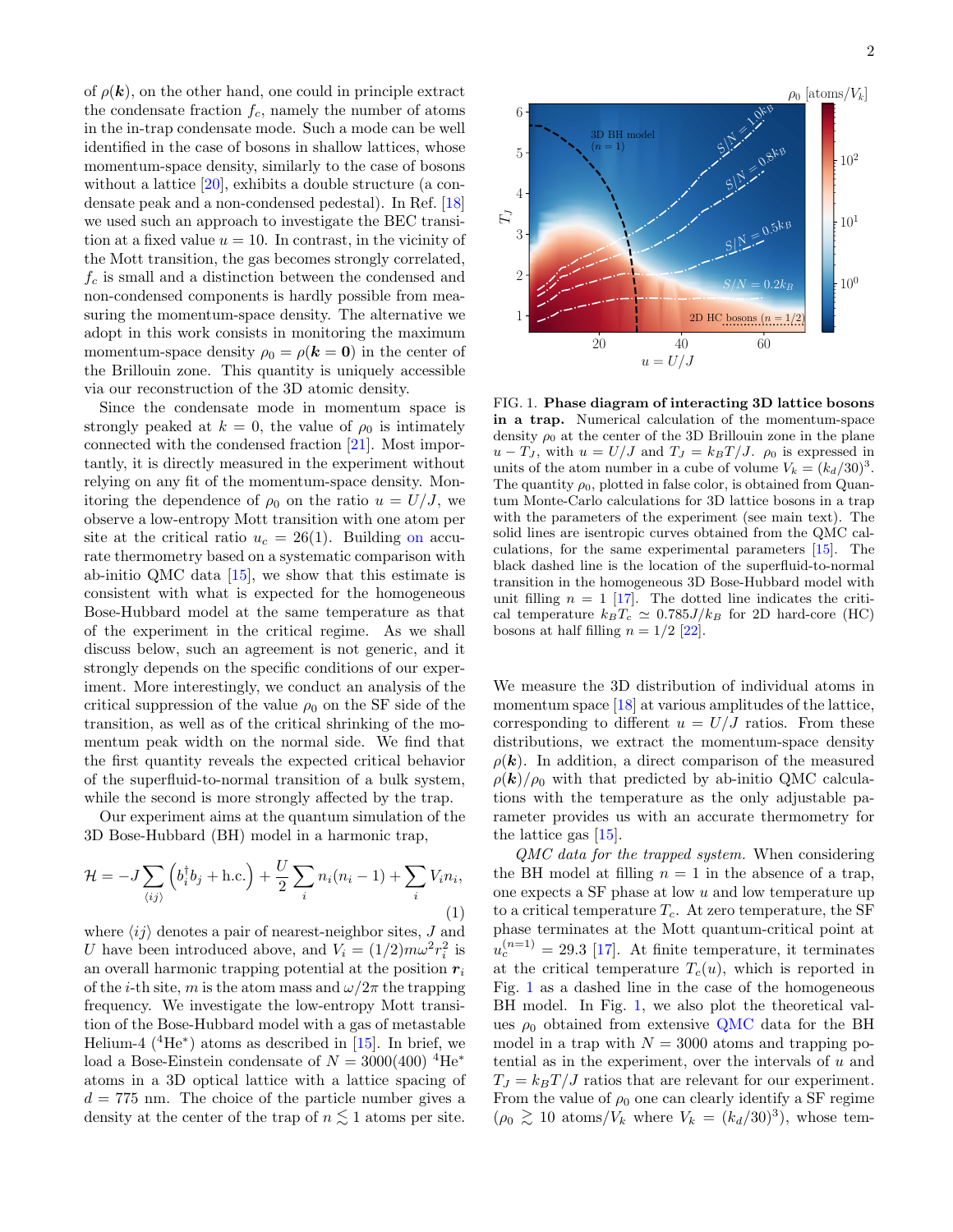perature range is slightly increased with u when  $u \lesssim 15$ (because the trapping potential is establishing a density  $n < 1$  in the trap center in this range), and which is instead systematically suppressed with increasing u above  $u = 15$ . This latter trend is to be expected from the fact that atoms in the trap center develop a MI phase for  $u > u_c^{(n=1)}$ , and therefore massively disappear from the condensate peak. At the same time, atoms in the outer halo of the atomic cloud remain superfluid at sufficiently low temperatures for all interaction values. As  $u \to \infty$ the halo shrinks to a thin spherical corona with average density  $n = 1/2$  atoms per site, reproducing the physics of 2D hardcore bosons at half filling, which exhibit a 2D SF transition at a temperature  $T_c \approx 0.785 J/k_B$ [\[22\]](#page-4-19). This implies that, when looking at global coherence properties in this regime of ultra-low temperatures, the physics of the  $T = 0$  Mott transition is significantly masked by the persistence of superfluidity in the outer halo.

Fig. [1](#page-1-0) also shows theoretical isentropic curves in the  $u - T_J$  plane. In Ref. [\[15\]](#page-4-11) we established that in our experiment atoms are adiabatically loaded into the optical lattice, so that the experiment follows approximately an isentropic line with  $S/N = 0.8k_B$  – an entropy corresponding to that of the Bose-Einstein condensate before it is loaded into the lattice. The evolution of  $\rho_0$  along this isentropic line highlights two features of the transition which we probe in the experiment. On the one hand, a (finite-size) superfluid-to-normal transition is expected at a finite temperature  $T_{\rm exp} \approx 2.6J$  and at an interaction  $u_c(T_{\text{exp}})$  very close to the bulk value  $u_c^{(n=1)}$  for the  $T = 0$  Mott transition. On the other hand, the fact that  $u_c(T_{\text{exp}}) < u_c^{(n=1)}$  implies that the transition in the trapped system is driven by the loss of coherence in the trap center developing a finite- $T$  Mott phase, and does not involve the halo (which is fully normal at  $T_{\rm exp}$ ). All these aspects put together allow us to qualify the transition that we explore experimentally as a low-entropy Mott transition. Nonetheless, we expect it to exhibit critical properties of the finite-temperature superfluid-to-normal transition, and not that of the  $T = 0$  Mott transition.

Critical ratio  $u_c$  and critical behavior of  $\rho_0$ . A detailed insight into the critical behavior of the momentum-space density at the Mott transition is offered by the dependence of  $\rho_0$  with u, as shown in Fig. [2.](#page-2-0) We observe that  $\rho_0$  drops rapidly with u in the range  $u \leq 25$ , thereby exhibiting a sharp transition in spite of the inhomogeneous nature of our system. Finite-size effects can be clearly seen in the appearance of a tail for  $u \geq 30$ . The error bars, due to the shot noise in the detection process, are relatively large here because we use a rather low detection efficiency (of 5%) in this work to avoid saturating the He<sup> $*$ </sup> detector. In order to extract  $u_c$  from these data we fit them in the window  $u \leq 25$  with the behavior expected to hold close to the critical point in the homoge-



<span id="page-2-0"></span>FIG. 2. Identifying the Mott transition. Plot of the central momentum-space density  $\rho_0$  as a function of  $u = U/J$ . The solid blue line is a fit of the experimental data for  $u \leq$ 25 (shaded blue region) with the function  $\rho_0^{u=0} (1 - u/u_c)^{2\beta}$ where  $\beta = 0.3485$ , while  $\rho_0^{u=0}$  and  $u_c$  are fitting parameters. Inset: from the experimental temperatures  $[15]$  we extract the corresponding critical ratio u for the homogeneous BH model via the knowledge of the  $u_c = u_c(T)$  curve (dashed line [\[17\]](#page-4-14)).

neous case, namely  $\rho_0(u) = \rho_0^{u=0} |1 - u/u_c|^{2\beta}$ . Here  $\rho_0^{u=0}$ and  $u_c$  are fitting parameters, while we take  $\beta = 0.3485$ [\[23\]](#page-4-20) as expected for the 3D XY universality class. The fit is rather convincing, with resulting fitting parameters  $\rho_0^{u=0} = 215(15) \text{ atoms}/V_k \text{ and } u_c = 26(1).$  The value of the critical interaction strength is consistent with that of the homogeneous BH model at density  $n = 1$  at the temperature estimated for the experiment,  $u_c = 27(1)$ (see the inset in Fig. [2\)](#page-2-0). This value is clearly incompatible with the zero-temperature mean-field prediction,  $u_c = 34.5$ . Our observations further indicate that the transition we are observing stems from the formation of a Mott-insulating core in the center of the trap, and not from a loss of coherence in the cloud halo.

It may appear surprising at first sight that the critical behavior of the bulk system is observable in a trapped system, and that it is apparently manifested in a rather broad range of interactions u below the critical point. To corroborate this observation, we compare in Fig. [3](#page-3-0) the experimental data with QMC data for trapped bosons obtained along isotherms at temperatures close to  $T_{\text{exp}}$ . Note that, even though the experimental data follow strictly speaking an isentropic curve, the temperature along this curve shows only a moderate variation around  $T_{\rm exp}$ , so that the comparison with isotherms is meaningful. There, we observe that the bulk critical behavior is indeed exhibited by the QMC data for the trapped system over a rather broad range of interaction values; and that both the experimental and the theoretical data are clearly incompatible with the mean-field criticality (namely with  $\beta = 1/2$ ). We note, however, that the effective critical value  $u_c$  of the trapped system leading to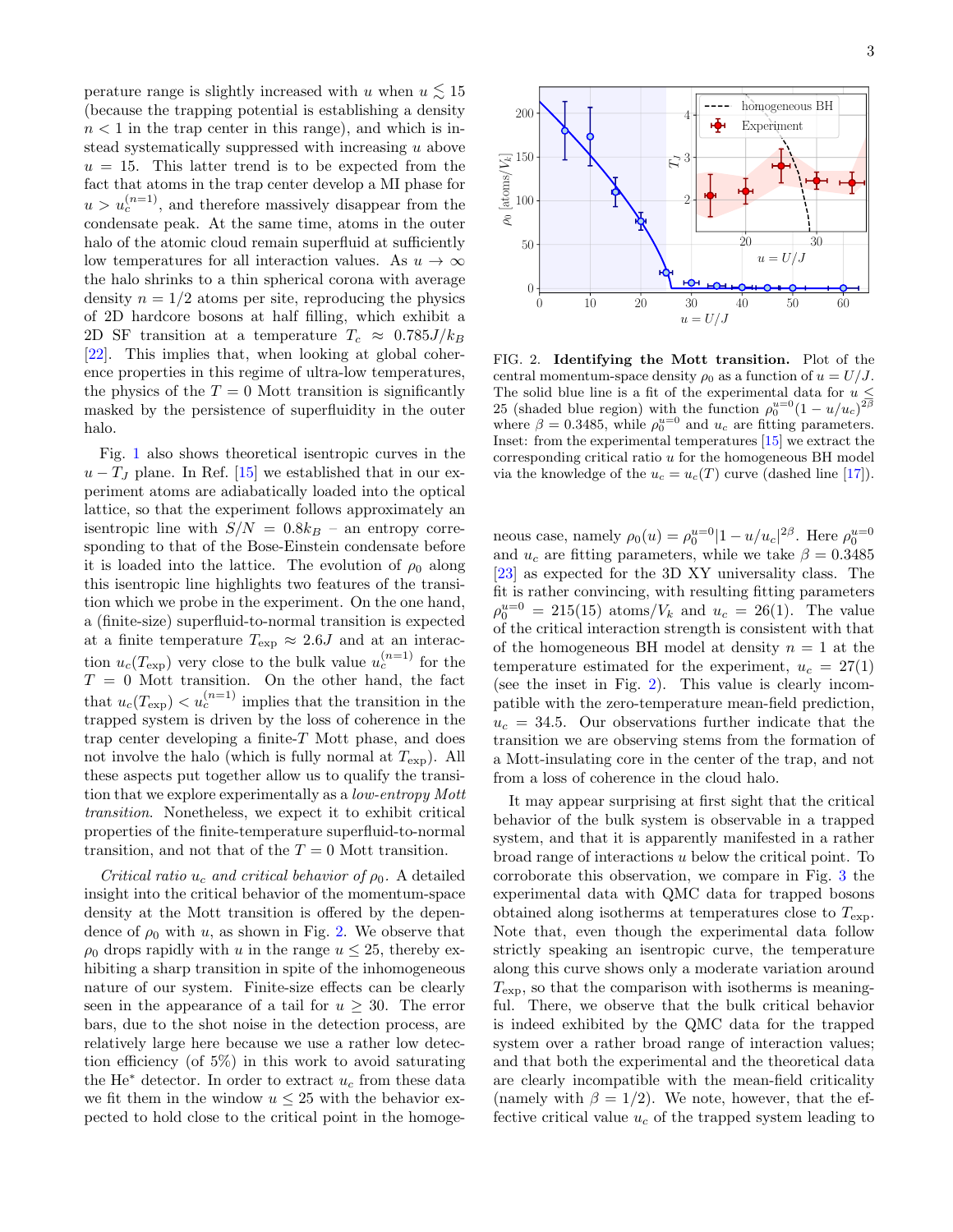

<span id="page-3-0"></span>FIG. 3. Critical behavior from QMC data and exper**iments.** (a) QMC data for  $\rho_0$  along isotherms at temperatures close to the experimental one. The solid lines are fits to  $\rho_0^{u=0} (1 - u/u_c)^{2\beta}$ , with  $u_c$  representing an effective critical coupling for the trapped system (deviating from the  $u_c$  value of the homogeneous system at unit filling); (b) Log-log plot of the same data, along with the experimental ones, showing the range of critical behavior. All solid lines are fit to the QMC or experimental data with the exponent  $\beta = 0.3485$  of the 3D XY universality class. The dashed line is the expected mean-field critical behavior for which  $\beta = 0.5$  (see main text).

the observation of the critical behavior generally differs from that of the bulk. This is illustrated by the critical value of the trapped QMC data at  $T_J = 2.2 \ (u_c \sim 31)$ which exceeds the largest critical ratio  $u_c$  of the homogeneous case (see Fig. [3a](#page-3-0)) because of the contribution coming from the cloud halo.

Correlation length from the HWHM. Further insight into the critical behavior of the momentum-space density can be gained by examining the insulator region for values  $u > u_c$ . To this aim, we extract the half width at half maximum (HWHM)  $\delta k$  of the momentum-space density. The width  $\delta k$  provides information about the spatial coherence of the lattice gas, as it is inversely proportional to the in-trap phase-coherence length  $l_{\phi}$ . In a homogeneous system, upon approaching the phase transition from the MI regime  $l_{\phi}$  is expected to increase as  $l_{\phi} \propto (u - u_c)^{-\nu}$ , with  $\nu = 0.671$  (from the 3DXY universality class [\[23\]](#page-4-20)). At the mean-field level, a similar critical behavior is expected for  $\delta k(u)$ , but with an exponent  $\nu = 1/2$ . Fig. [4](#page-3-1) shows that a critical behavior of the kind  $l_{\phi} \propto (u - u_c)^{-\nu}$  is found to be compatible with the experimental data. But the error bars and the scatter of the experimental point are rather significant, and we are not able to discriminate between the mean-field prediction and that of the 3DXY universality class. Indeed, when fitting  $1/\delta k$  to  $\xi_0(u/u_c - 1)^{-\nu}$  with  $\xi_0$  and  $\nu$  as fitting parameters, we obtain a value  $\nu = 0.6(1)$ . Moreover



<span id="page-3-1"></span>FIG. 4. Phase coherence properties. (a) Log-log plot of the inverse of HWHM  $\delta k$  of  $\rho(\mathbf{k})$  in momentum space as a function of  $u/u_c - 1$ . The solid line is a fit  $\xi_0 \times (u/u_c - 1)^{\nu}$  to the data (with fitting parameters  $\xi_0$  and  $\nu$ ), while the dashed and the dotted lines are fits of  $\xi_0$  with fixed  $\nu = 0.671$  and  $\nu = 0.5$  respectively. Only the experimental data in the range  $u \in [30, 60]$  is used for fitting. (b) QMC data for the same quantity along isotherms close to  $T_{\rm exp}$ ; while an apparent critical behavior is observed in the data, it is rather consistent with mean-field criticality ( $\nu = 1/2$ , dotted line) than with the 3DXY one ( $\nu = 0.671$ , dashed line).

the experimental data follow an isentropic curve which is a rather peculiar trajectory approaching the critical point, and in particular one that deviates significantly from an isotherm in the interaction range  $u \gtrsim 40$  (see Fig. [1\)](#page-1-0). Nonetheless, we also show in Fig. [4\(](#page-3-1)b) our QMC data for  $1/\delta k$  (upon approaching the critical point along isotherms). These results confirm that  $1/\delta k$  indeed exhibits an apparent critical behavior, but one which is rather compatible with the mean-field exponent. On the basis of these numerical data we conclude that the trap effects in our experiment are too strong to clearly observe the bulk critical behavior of the correlation length on the MI side.

Conclusions. In this work we have provided a detailed study of the low-entropy Mott transition of 3D trapped lattice bosons, probed via the full 3D momentum-space density  $\rho(\mathbf{k})$ . Focusing on the interaction dependence of  $\rho_0 = \rho(\mathbf{k} = 0)$ , we estimated the critical interaction strength, which turns out to be in agreement with the expected QMC value from the finite-temperature transition of the uniform Bose-Hubbard model at unit filling. In spite of the presence of the trap, for  $u$  below the critical coupling the experimental data show a critical suppression of  $\rho_0$  which is consistent with the expected behavior in the bulk system, exposing a non-mean-field critical exponent. On the other hand the observation of the expected critical behavior for the correlation length on the